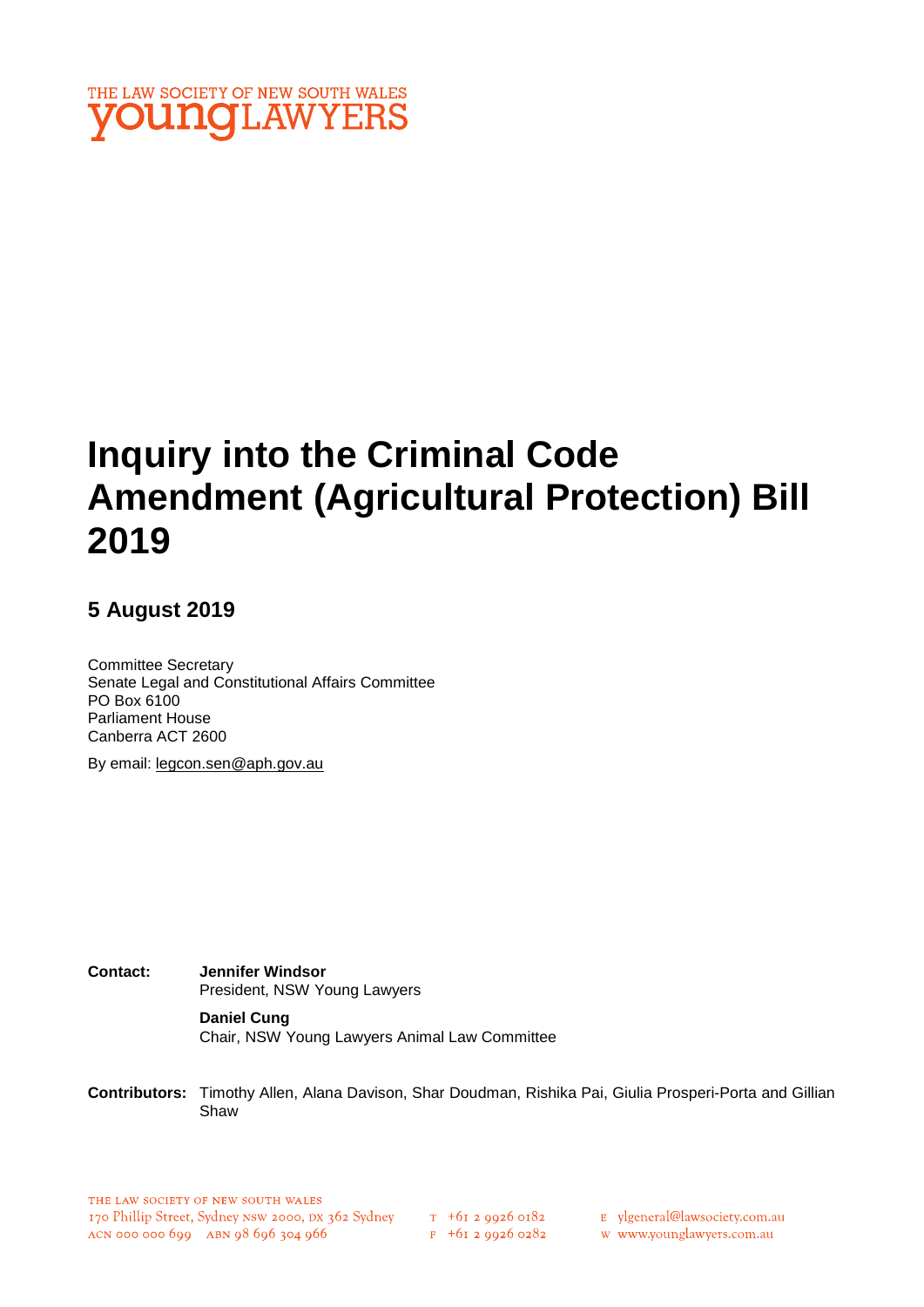## THE LAW SOCIETY OF NEW SOUTH WALES **OUNOLAWYERS**

# The NSW Young Lawyers Animal Law Committee (**Committee**) makes the following submission in response to the *Criminal Code Amendment (Agricultural Protection) Bill 2019* (**Bill**).

## **NSW Young Lawyers**

NSW Young Lawyers is a division of the Law Society of New South Wales. NSW Young Lawyers supports practitioners in their professional and career development in numerous ways, including by encouraging active participation in its 15 separate committees, each dedicated to particular areas of practice. Membership is automatic for all NSW lawyers (solicitors and barristers) under 36 years and/or in their first five years of practice, as well as law students. NSW Young Lawyers currently has over 15,000 members.

# **Animal Law Committee**

The Committee comprises a group of over 400 members interested in animal welfare and laws regulating the treatment of animals. The Committee aims to raise awareness and provide education to the legal profession and wider community, while increasing understanding about the importance of protecting animals from abuse and neglect. A common theme amongst Committee members is a passion and desire to use their legal skills and the law to improve the welfare of animals.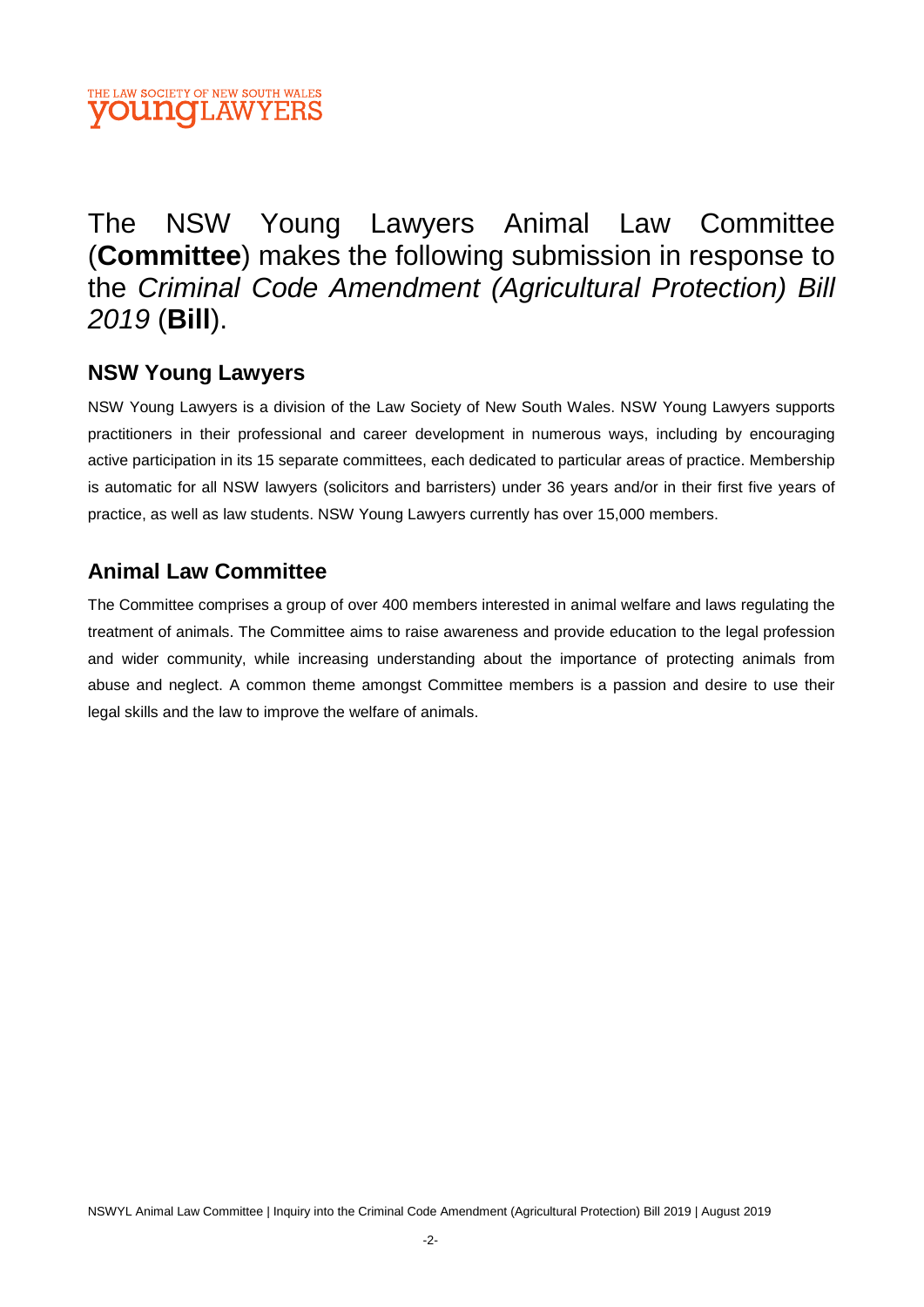

# **Summary of Recommendations**

With respect to the Bill, in summary the Committee submits that:

- 1. Australia's existing law is adequate in dealing with trespass and incitement to trespass using a carriage service. Studies indicate that shielding the public from commercial animal agricultural practices is likely to lead to public mistrust of the commercial animal agricultural industry and farmers.
- 2. The Bill will place restrictions on obtaining footage of commercial animal agricultural farms which often plays a vital role in exposing contraventions of animal welfare protection laws. In the Committee's view, the current policing of animal welfare protection laws across Australia is inadequate in achieving its purpose of protecting animals from poor welfare practices.
- 3. The narrower fault element of 'intention' ought to replace the broad fault element of 'recklessness' in clause 474.46(1)(d) of the Bill, and the word 'detriment' should be replaced or altered to capture more serious consequences for primary production businesses.
- 4. The scope of the exemptions applying to journalists and whistleblowers:
	- a) are not fit for purpose;
	- b) are too narrow in scope; and
	- c) are inconsistent with the nature of the Bill; in particular the Bill's approach to the use of carriage services for the publication of content.

# **Discussion**

The Bill proposes to amend the *Criminal Code Act 1995* (Cth) (**Criminal Code**) to introduce two new offences relating to the incitement of trespass or property offences on agricultural land.

The Committee comments on the Bill, specifically in relation to the following issues:

#### **1. The existing law**

The Committee submits that existing laws relating to the incitement of trespass or property offences on agricultural land provide adequate protections for farmers and animals. Physically trespassing onto private land without permission,<sup>1</sup> or trespassing onto commercial property for purposes that are contrary to the interests of the occupier/owner is a statutory and common law offence.<sup>2</sup> Similarly, in NSW, the *Surveillance* 

<sup>1</sup> *Plenty v Dillon* (1991) 171 CLR 635.

<sup>2</sup> In NSW see the *Inclosed Lands Protection Act 1901* (NSW) ss 4–4AA*; Lincoln Hunt Aust P/I v Willesee* (1986) 4 NSWLR 457.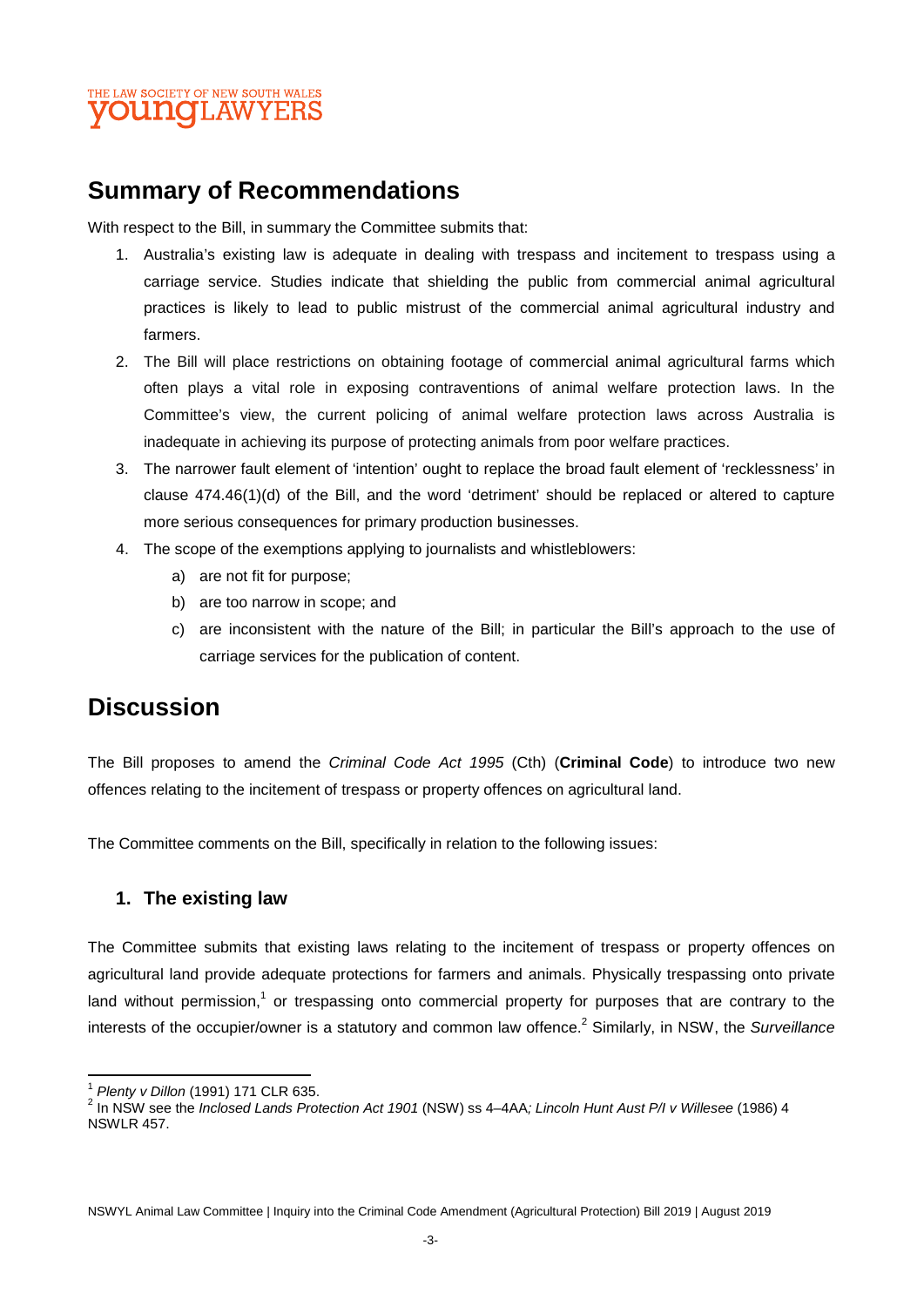## THE LAW SOCIETY OF NEW SOUTH WALES **DUNOLAW**

*Devices Act 2007* (NSW) prohibits the installation of secret surveillance devices within premises or vehicles; however, it does not prohibit a person from conducting off-site surveillance<sup>3</sup>, which in turn allows animal protection activists to do so.

Importantly, the invasion of privacy is not a valid cause of action under Australian law.<sup>4</sup> This was decided in the case of *Australian Broadcasting Corporation v Lenah Game Meats*, 5 where the High Court of Australia (**High Court**) rejected the argument that the trespass and covert filming of animal protection advocates on the respondent's property constituted a privacy breach. The High Court also noted that the activity observed by a trespasser does not automatically make the activity itself private.<sup>6</sup>

While the Committee accepts that it is, of course, open to the legislature to prohibit certain breaches of privacy (as the Bill would, if passed), there is insufficient reason to do so in the present case. The primary effect of the Bill, as with other "ag-gag" laws<sup>7</sup> would not be to protect any real personal interest of agricultural operators, but rather would be to prevent the public from being informed of the treatment of animals by the commercial animal agricultural industry.<sup>8</sup> Importantly, the High Court in *Lenah Game Meats* acknowledged the importance of transparency in order to promote debate for the effective operation of Parliamentary democracy and the improvement of animal welfare, in particular in commercial settings (emphasis added):

*Parliamentary democracies, such as Australia, operate effectively when they are stimulated by debate promoted by community groups. To be successful, such debate often requires media attention. Improvements in the condition of circus animals, in the transport of live sheep for export and in the condition of battery hens followed such community debate. 9*

Accordingly, ag-gag laws ultimately hinder transparency on the disclosure of poor animal welfare practices, in particular on the standard practices in the commercial animal agriculture industry.<sup>10</sup> The Committee submits that transparency in the agriculture industry is essential to exposing poor animal welfare practices which will allow the public to make informed decisions and also better ensure the welfare of animals in the industry.

- 5 *Australian Broadcasting Corporation v Lenah Game Meats Pty* (2001) 208 CLR 199.
- $<sup>6</sup>$  Ibid, 43.</sup>

 Ibid, quoting *Australian Broadcasting Corporation v Lenah Game Meats Pty*, above (n 10), [218].  $10$  Ibid.

NSWYL Animal Law Committee | Inquiry into the Criminal Code Amendment (Agricultural Protection) Bill 2019 | August 2019

<sup>3</sup> *Surveillance Devices Act 2007* (NSW) s 8(1).

<sup>4</sup> *Victoria Park Racing and Recreation Grounds Co Ltd v Taylor* (1937) 58 CLR 479.

 $<sup>7</sup>$  Legislation that hinders animal protection advocates by limiting or preventing the recording of, or publication of,</sup> commercial agricultural operations.

<sup>&</sup>lt;sup>8</sup> 'Ag-gag', *Voiceless Limited* (Web Page, March 2015) <https://www.voiceless.org.au/hot-topics/aggag?gclid=Cj0KCQjwvdXpBRCoARIsAMJSKqLknNkt2fjydIU-

TfQpY1NVg0MkZVCL4vCcmh7jI0o6kYEMxXUPmkwaAnSJEALw\_wcB>. 9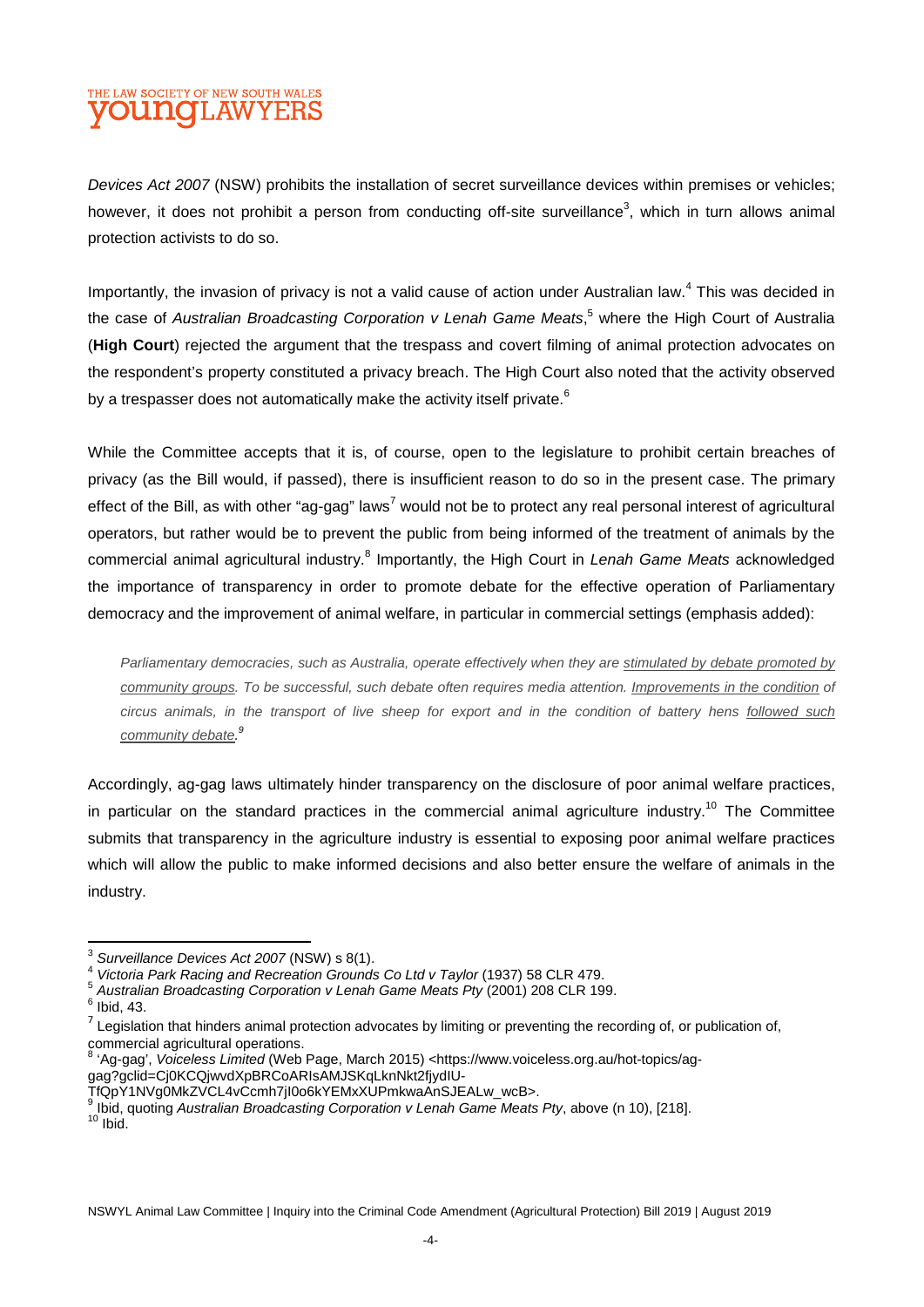## THE LAW SOCIETY OF NEW SOUTH WALES **OUNCLAWYERS**

Concealing information from the public in such a way is inconsistent with the freedom of speech, freedom of information, and freedom of the press that the Australian public expect. The carve-out in proposed section 474.38(1), which prevents conduct from being an offence to the extent it would infringe the implied freedom of political communication, is not an adequate protection – the very narrow and uncertain scope of that implied freedom means that it will do little to remove the chilling effect of the Bill.

The Committee concludes that the introduction of the proposed incitement to trespass offences lacks legal justification in light of consideration of the existing tort laws which appropriately balance the protection of the commercial animal agriculture industry from unjustifiable trespass, against ensuring transparency in the industry to expose poor animal welfare practices.

#### **2. The role of covert footage on agricultural farms**

Significant contributions have been made by covertly obtained footage in exposing, and raising public awareness of, poor animal welfare practices in the agriculture industry. In the United States, for example, the increasing public awareness with respect to the treatment of animals on agricultural farms has influenced public demand for legislative and industry practice changes.<sup>11</sup> Reports indicate there is an increased awareness and concern for animal welfare issues amongst the public, with advocacy groups that expose poor animal welfare practices playing a vital and effective role in raising awareness and stimulating debate.<sup>12</sup>

The videos and images emerging from agricultural farms often have a substantial impact on animal welfare legislation.<sup>13</sup> For example, there was public condemnation after covert footage of a New Zealand owned company in Chile showed bobby calves being killed by blunt force trauma to the head. The covert footage exposing poor animal welfare practices by the New Zealand company resulted in the New Zealand Government amending their *Animal Welfare (Care and Procedures) Regulations 2018* to ban the slaughter of bobby calves by such means.<sup>14</sup> This exemplifies the significant contribution that covert footage of agricultural farms have on triggering legislative changes which improve the welfare of animals.

An article published in the Animal Production Science journal<sup>15</sup> noted that animal agricultural practices (specifically, dairy farm practices) 'have fallen out of favour' with public values.<sup>16</sup> The study concluded that

NSWYL Animal Law Committee | Inquiry into the Criminal Code Amendment (Agricultural Protection) Bill 2019 | August 2019

<sup>11</sup> Pew Commission on Industrial Farm Animal Production, *Putting Meat on the Table: Industrial Farm Animal Protection in America*, (Report, April 2008), 31.

 $12$  Ibid, 37.

<sup>&</sup>lt;sup>13</sup> DM Weary and MAG von Keyserlingk, 'Public concerns with dairy-cow welfare: how should the industry respond?' (2017) 57 *Animal Production Science* 1201, 1202.

<sup>14</sup> *Animal Welfare (Care and Procedures) Regulations 2018* (NZ) LI 2018/50, reg 8.

<sup>15</sup> DM Weary and MAG von Keyserlingk (n 16) 1201.

 $16$  Ibid.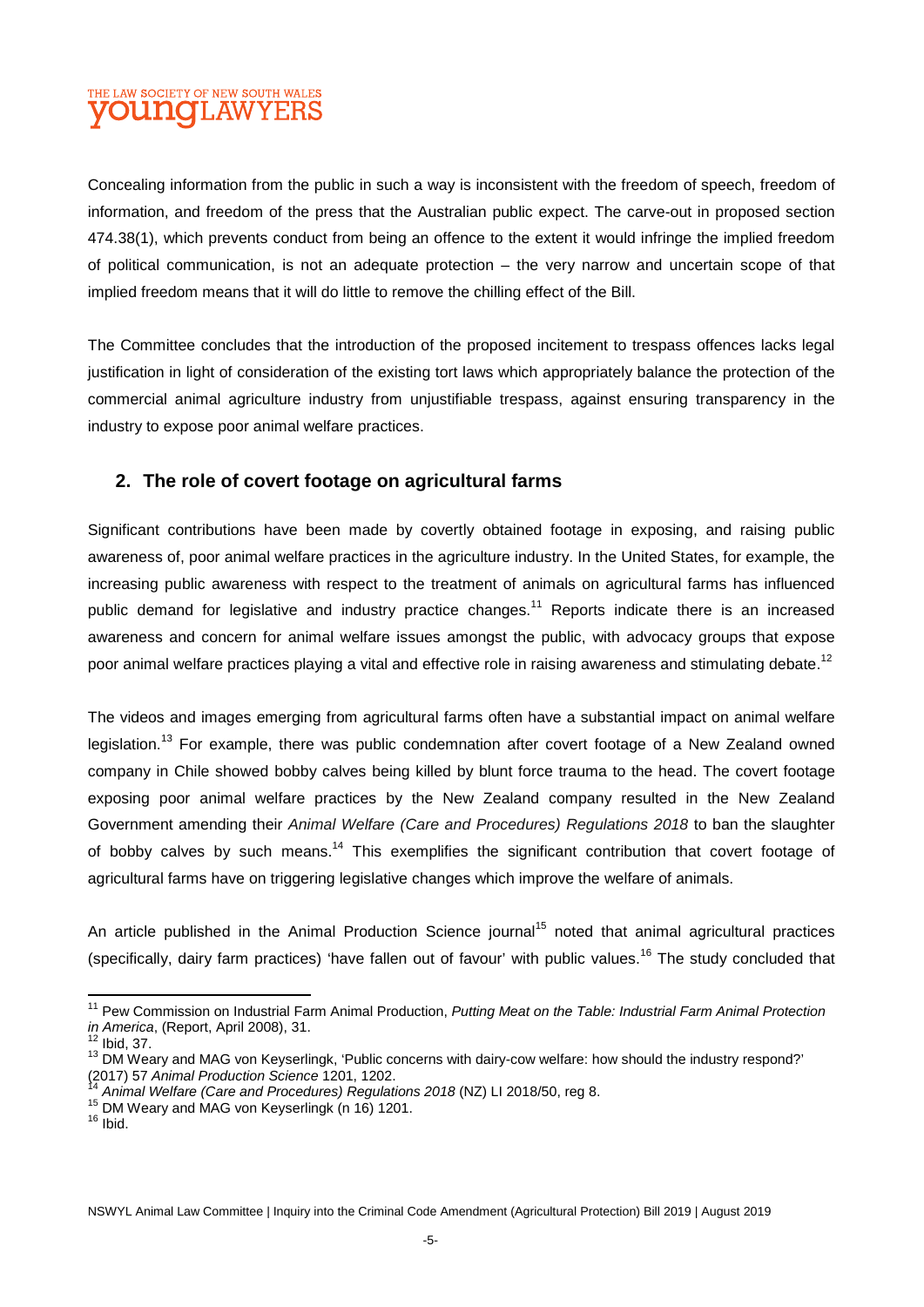### THE LAW SOCIETY OF NEW SOUTH WALES **DUNGLAW**

"ag-gag" laws were ultimately ineffective, serving to foster distrust and misinformation about the industry<sup>17</sup> rather, only two-way engagement with the community (including the industry listening to community concerns) was found to be a viable method for retaining the public trust.<sup>18</sup>

Public interest in where animal products come from is increasing, especially on social media platforms.<sup>19</sup> Attempts to conceal or implement the 'closed-door' approach by way of ag-gag laws is likely to have a counterintuitive effect by spreading public misinformation; in particular leading the public to believe the situation "behind closed doors", in the absence of full transparency, is worse than what it may be in reality. $^{20}$ A separate study found that laws designed to protect agricultural industries from criticism led to lower public confidence in farmers and the industry and greater support for animal welfare laws.<sup>21</sup> The same study also found ag-gag laws led the public to think that practices in the industry were poorer than what they actually were.<sup>22</sup> The education method is likely to be unsuccessful because of the public's ability and willingness to trust the industry. The study found that farmers held different views of animal welfare than lay members of the public, $^{23}$  in particular holding animal welfare with less concern than lay members of the public.<sup>24</sup> Working in an environment void of transparency, in favour of a "closed door" business policy, is likely to cause the public to view farmers with less integrity.<sup>25</sup>

Whilst there are animal protection laws in the agricultural industry in Australia,<sup>26</sup> in the Committee' s view the policing of such laws is inadequate. Reliance on voluntary standards and self-regulation is unlikely to meet the public's concern for animal welfare standards in the agricultural industry.<sup>27</sup> Covert footage is admissible in court in animal cruelty cases, $28$  and in some instances is the leading source of evidence against animal cruelty cases.

Ibid.

<sup>17</sup> Ibid, 1202.  $18$  Ibid, 1207.

 $19$  Ibid.

<sup>&</sup>lt;sup>20</sup> Ibid, citing EH Ormandy et al, 'Public attitudes towards the use of animals in research: effects of invasiveness, genetic modification and regulation' (2013) *Anthrozoos* 26, 165–184.

<sup>&</sup>lt;sup>21</sup> Ibid, citing JA Robbins, 'Awareness of AG-GAG laws erodes trust in farmers and increases support for animal welfare regulations' (2016) *Food Policy* 61, 121–125.

<sup>23</sup> Ibid, citing F Vanhonacker et al, 'Do citizens and farmers interpret the concept of farm animal welfare differently?' (2008) *Livestock Science* 116, 126–136.

Ibid.

 $25$  DM Weary and MAG von Keyserlingk (n 16) 1201.

<sup>26</sup> *Animal Welfare Act 1992 (ACT), Prevention of Cruelty to Animals Act 1979 (NSW), Prevention of Cruelty to Animals Act 1986 (VIC).*

 $27$  Pew Commission on Industrial Farm Animal Production, (n 14) 38.

<sup>28</sup> Voiceless et al, (n 8).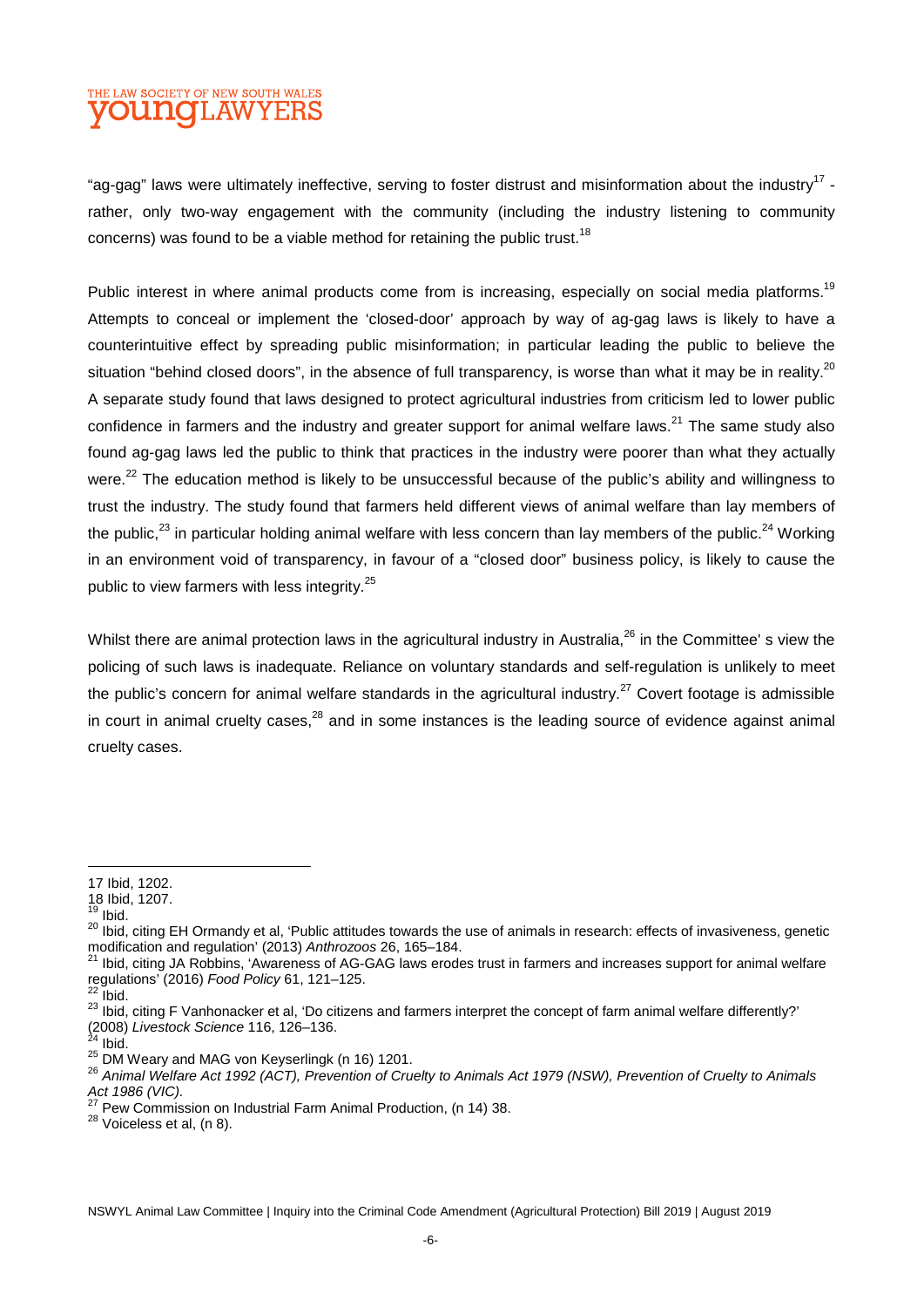#### THE LAW SOCIETY OF NEW SOUTH WALES **DUNCILAW**

The Committee submits that covert footage which exposes, and raises public awareness of, poor animal welfare practices plays a significant role, and contributes substantially to law reform, transparency and public awareness.

#### **3. The "recklessness" requirement**

The Criminal Code holds that a person is reckless if he or she is aware of a substantial risk that: a circumstance exists or will exist;  $^{29}$  and/or a result will occur;<sup>30</sup> and having regard to the circumstances known to him or her, it is unjustifiable to take the risk. $31$  The question regarding whether or not a risk is unjustifiable 'is one of fact'.<sup>32</sup> Moreover, evidence substantiating intention, knowledge or recklessness satisfies the fault element where the recklessness is a fault element for a physical element of an offence.<sup>33</sup>

The use of 'recklessness' as the fault element in clause  $474.46(1)(d)$  of the Bill is too broad, in particular given the 12 month imprisonment penalty and the irrelevance of the occurrence of detriment. Detriment is defined in the Dictionary of the Criminal Code as 'any disadvantage, not limited to personal injury or to loss of, or damage to property'.<sup>34</sup> Effectively, a person may be sentenced to imprisonment even if the person did not intend for any loss or damage to occur to the primary production business, and regardless of whether the trespass occurred.

The Committee submits that the penalty of imprisonment under clause 474.46(1) in the Bill is disproportionate to the offence if no loss or damage occurred to the primary production business. The Committee notes that clause 474.46(1) could target animal protection activists using a carriage service to incite trespass, with the aim of uncovering illegal animal cruelty on agricultural land. The Committee further notes that the treatment of animals in primary production businesses is a matter in the public interest. However, the penalty under clause 474.46(1) is comparable to the penalties for acts of animal cruelty in several Australian jurisdictions. For example, in NSW, Victoria and the ACT, animal cruelty offences carry a maximum penalty of two years.<sup>35</sup> In the Committee's view, the penalty for committing illegal acts of cruelty against sentient animals on agricultural land should be considerably higher than the penalty for seeking to expose said acts of cruelty (through inciting trespass on agricultural land).

<sup>29</sup> *Criminal Code Act 1995* (Cth) s 5.4(1)(a).

<sup>30</sup> *Criminal Code Act 1995* (Cth) s 5.4(2)(a).

<sup>31</sup> *Criminal Code Act 1995* (Cth) ss 5.4(1)(b) and 5.4(2)(b).

<sup>32</sup> *Criminal Code Act 1995* (Cth) ss 5.4(3).

<sup>33</sup> *Criminal Code Act 1995* (Cth) ss 5.4(4).

<sup>34</sup> *Criminal Code Act 1995* (Cth), Dictionary.

<sup>35</sup> *Animal Welfare Act 1992* (ACT), *Prevention of Cruelty to Animals Act 1979* (NSW), *Prevention of Cruelty to Animals Act 1986* (VIC).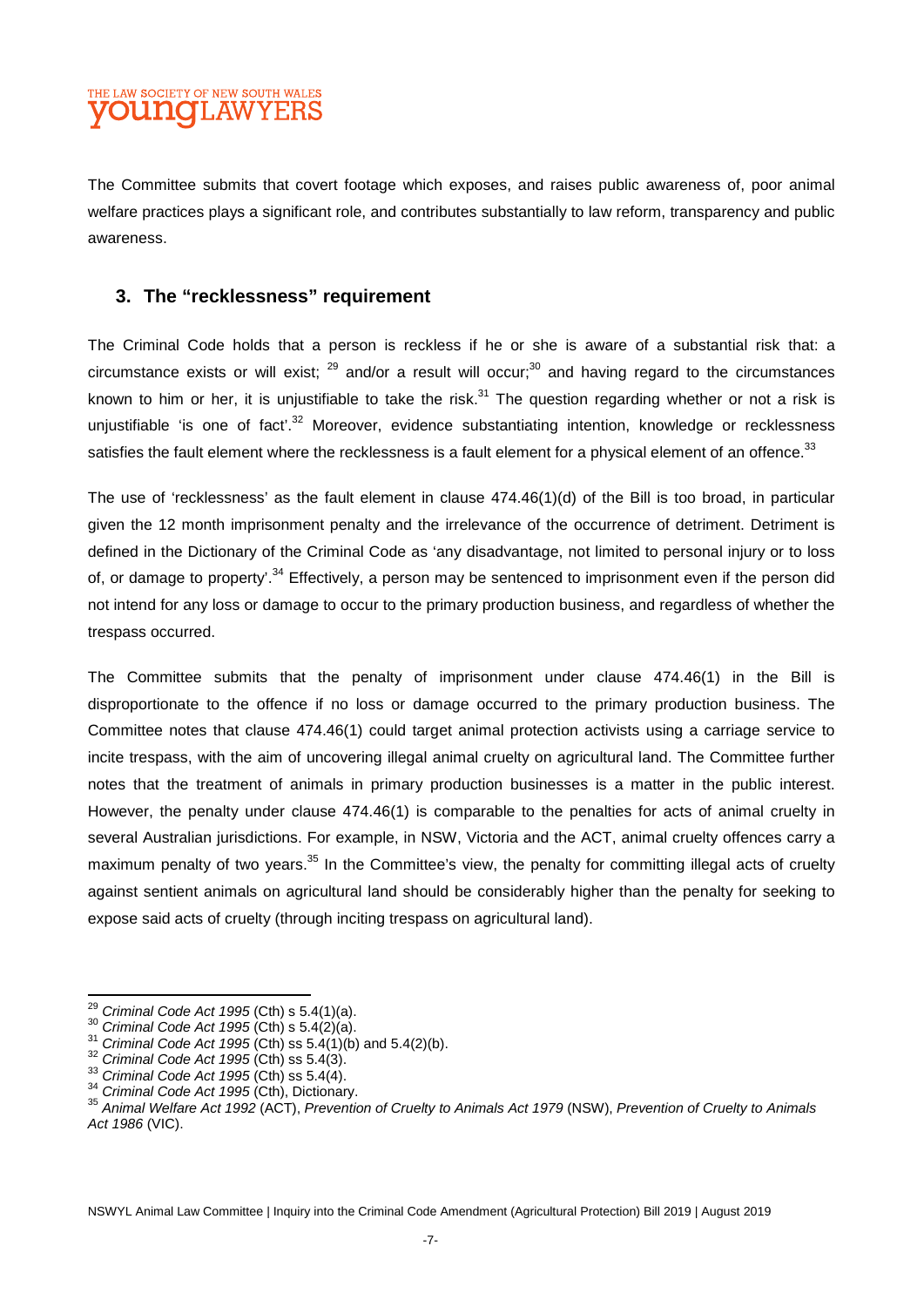## THE LAW SOCIETY OF NEW SOUTH WALES **OUNG**LAWYERS

It is a flawed justification to hold that the use of 'recklessness' as the fault element is appropriate for clause 474.46(1)(d) on the basis that intent is the fault element in clause  $474.46(1)(c)$ .<sup>36</sup> This is because the two clauses relate to different elements of the offence, with clause  $474.46(1)(c)$  providing for the incitement of the trespass, and clause 474.46(1)(d) relating to the detriment caused by the trespass.

The Committee submits that the narrower fault element of 'intention' would be more appropriate for clause 474.46(1)(d). This would require prosecutors to prove the offender intended for the trespass to cause detriment.<sup>37</sup> While it is accepted that such intention may not always be easily proven, in circumstances where (as already stated) the existing law already provides remedies for ordinary trespasses it is reasonable to impose a high bar before also exposing defendants to the additional offences provided for by the Bill.

The word 'detriment' is also too broad as it may capture insignificant impacts on a primary production business which do not have material effect on its operations. For example, minor damage to an insignificant wall could be construed as 'detriment.' While minor damage may incur repair costs, it would not have severe financial and non-financial consequences for the business, to warrant imprisonment. The Committee therefore submits that the word 'detriment' should be replaced, or amended, to capture serious consequences for the business and eliminate minor damage, particularly given the offence may carry imprisonment.

#### **4. Exemptions contained in the Bill**

Notwithstanding the Committee's earlier submissions as to the merit or otherwise of the Bill, if Parliament were minded to enact the Bill, the Committee considers that the scope of the exemptions as presently drafted are too narrow.

#### *Journalists*

With respect to the exemptions under the proposed clauses 474.46(2) and 474.47(2) applicable to material published in the public interest by a professional journalist (**Journalist Exemption Clauses**), the Committee submits that the restrictions embodied in the Journalist Exemption Clauses are impractical and their scope is inconsistent with that of the proposed offences.

The proposed offences extend the concept of trespass into the digital/online arena, purporting to acknowledge that modern offences now operate in that realm as well as through the physical acts involved. However, the terminology used to describe the Journalist Exemption Clauses does not include the same extension. Modern news publications are not simply comprised of established media outlets that charge for

<sup>&</sup>lt;sup>36</sup> Explanatory Memorandum, Criminal Code Amendment (Agricultural Protection) Bill 2019.

<sup>37</sup> *Criminal Code Act 1995* (Cth) s 5.4(2).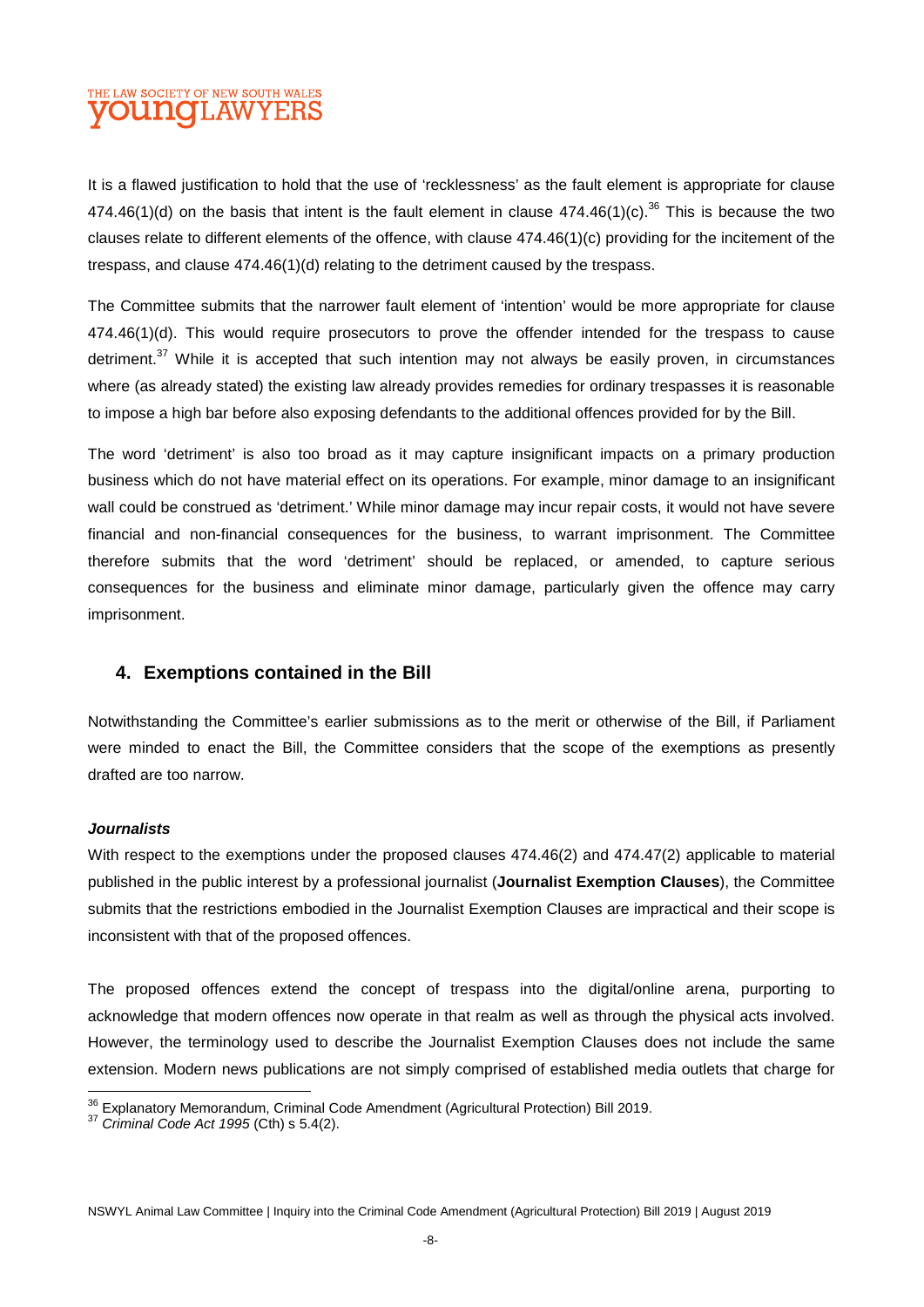#### THE LAW SOCIETY OF NEW SOUTH WALES **OUINOT AW**

their output; content is often prepared free of charge, private citizens publish blogs online, student bodies publish newspapers, videos are published online canvassing a wide range of news content and generally, aspiring journalists seek to publicise their work as much as possible.<sup>38</sup> In response, the Legislature repeatedly sought to adapt applicable legal regimes to capture new issues to which this shift has given rise.<sup>39</sup>

However, the Journalist Exemption Clauses has not been drafted in a manner that reflects modern media in the same way, and limits the scope of what could be considered journalistic output to a more traditional form. This appears entirely out of place in the context of a new offence purporting to address more modern, technology-dependent activities.

The Committee considers that as a minimum, the words "a person working in a professional capacity as" ought to be removed from the Journalist Exemption Clauses and a new definition of the term "journalist" added. To ensure consistency with other sections of Criminal Code, this may include, for example, someone who is 'engaged in the reporting of news, presenting current affairs or expressing editorial or other content in news media<sup>', 40</sup> The concept of journalistic output currently captured by the proposed amendment is not, despite suggestions made in the Explanatory Memorandum, an exhaustive or even appropriate conceptualisation of *bona fide* journalism.

The Committee submits that the public interest requirement for journalists in these provisions is unsuitable. Views will differ on whether the public interest lies with, for example, the protection of agricultural industry or the transparency of their practices as the circumstances may dictate. The proposed amendment appears to favour publications that endorse all agriculture and is likely to cause hesitation amongst other outlets wishing to comment on agricultural practices.

For this reason, more conservative publications are likely to avoid agricultural news, lest such outlets risk breaching the Criminal Code, given the uncertainty of whether their reporting will be considered to be in "the public interest" as conceptualised in the proposed amendment.

The Committee notes that, in any event, the proposed amendment will likely have a detrimental impact on free speech and public awareness generally. It is likely to suppress the distribution of information or

<sup>&</sup>lt;sup>38</sup> See, for example, regarding the rise of the 'citizen journalist', Rabia Noor, 'Citizen Journalism vs. Mainstream Journalism: A Study on Challenges Posed by Amateurs' (2017) 3(1) *Athens Journal of Mass Media and Communications*  $\frac{55}{39}$ .

See, for example, a response to bloggers analysed in Hannah Ryan, 'What's in a Name? Bloggers, Journalism, and Shield Laws' (2014) 33(4) *Communications Law Bulletin* 10.

 $40$  In accordance with part of section 122.5(6) of the Criminal Code.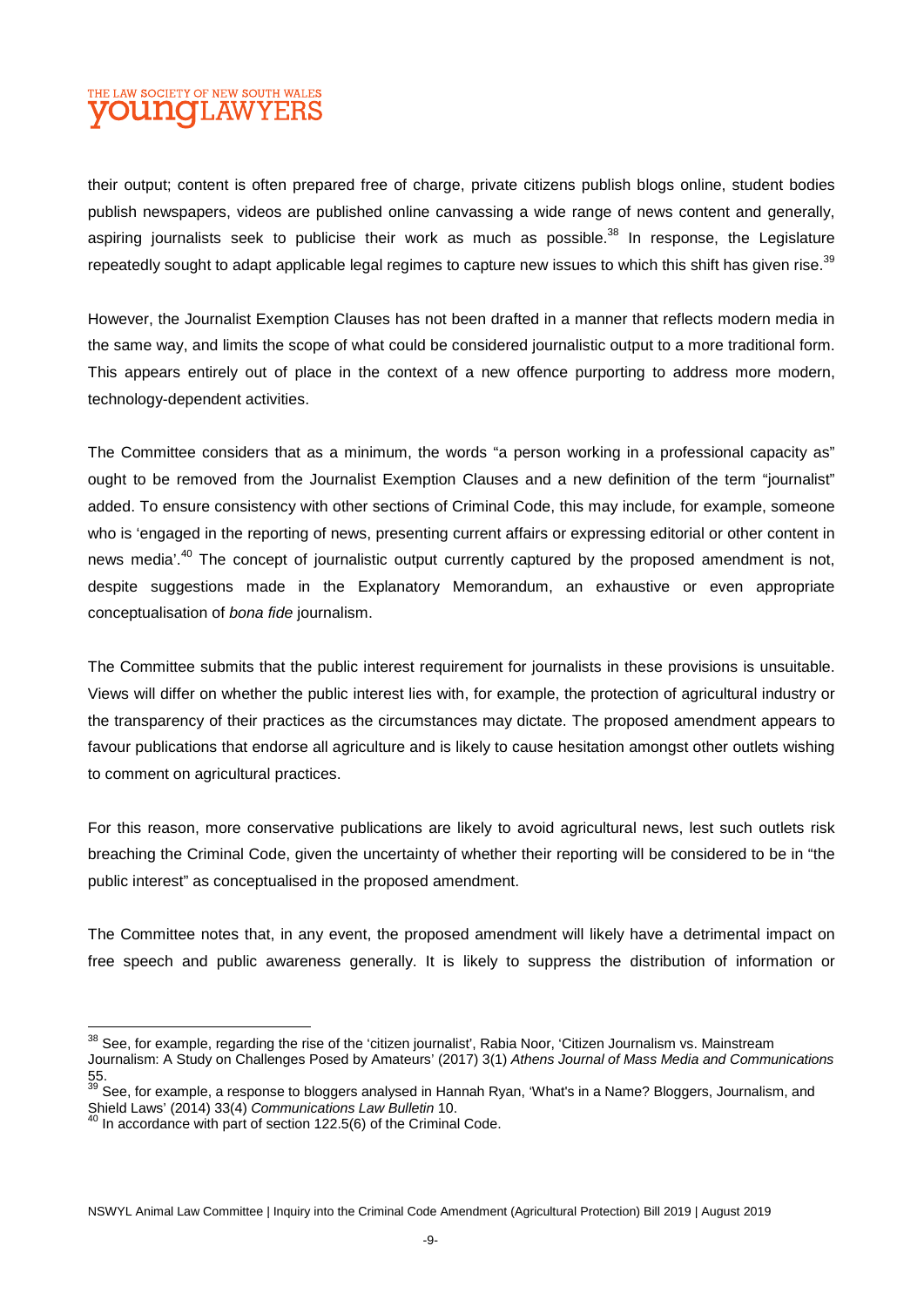#### THE LAW SOCIETY OF NEW SOUTH WALES **OUNCLAWYERS**

discussion via social media relating to farming practices in circumstances where the rationale for providing an exemption for journalists only and not public awareness more broadly is unclear.

#### *Whistleblowers*

The Committee submits that whistleblowing and public interest disclosures are essential to the transparency of the animal agricultural industry,<sup>41</sup> especially at a time where there is a growing mistrust of the agricultural industry.<sup>42</sup> The Committee is concerned that certain Australian farmers and primary production businesses may, under the proposed amendment, be able to hide behind a claim of inciting trespass to land, inciting damage to property or 'detriment' even in circumstances where it is found that they are violating animal protection and animal welfare laws.

The Committee submits that the regime with respect to whistleblowers should be made clearer by identifying the disclosures attracting an exemption under this section. For example, and similarly to s 1317AA(4) of the *Corporations Act 2001* (Cth) (**Corporations Act**) in which 'disclosable matters' are defined, the Committee considers that it would be appropriate to set out what information constitutes disclosable matters under this proposed part of the Act. A disclosable matter may include information that indicates or concerns any misconduct, an improper state of affairs or circumstances that contravene animal welfare under the laws of a State, Territory or the Commonwealth.

The Committee notes that the purpose of the transmission, availability, publication and/or distribution of material by a whistleblower does not aim to target individuals or to violate the personal privacy of Australian farmers and primary production businesses. Rather, it seeks to target the mistreatment of animals in commercial agricultural operations, against which Parliament has separately legislated, and against improper or illegal conduct generally. On that basis, the Committee submits that it may be appropriate to define an "eligible whistleblower" in order to clarify the circumstances a whistleblower would be exempt from an offence, while balancing this with the purpose of the amendment, being the privacy and protection of Australian farmers and primary production businesses. For example, an eligible whistleblower may be a person who has reason to suspect that a contravention of animal welfare laws is occurring or will occur.

The notes to the proposed amendment include a reference to the applicability of the whistleblower regime in Part 9.4AAA of the Corporations Act. However, given the specificity of the proposed amendment (that is, it is evidently intended to address a very specific perceived problem), whilst it is appropriate to provide a

<sup>&</sup>lt;sup>41</sup> RSPCA, "Aq-qag' laws in Australia?' (Discussion Paper, August 2014).

<sup>42</sup> 'What are Ag-gag laws and how would they affect transparency and trust in animal production?' *RSPCA* (Web Page, 2 May 2019) < https://kb.rspca.org.au/knowledge-base/what-are-ag-gag-laws-and-how-would-they-affect-transparencyand-trust-in-animal-production/>.